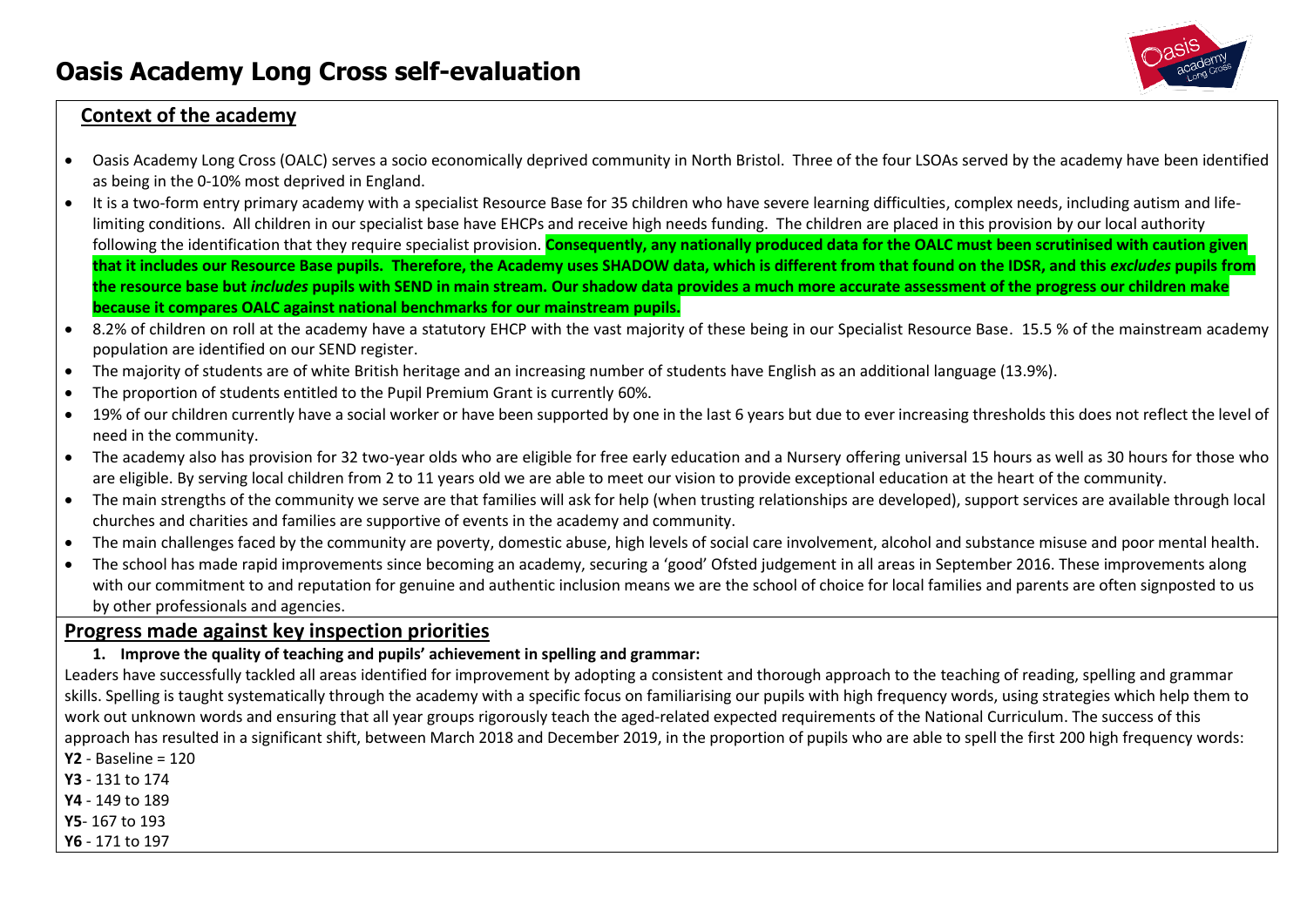In addition, KS2 GPS outcomes **(shadow data)** were at least in line with national in 2018 and 2019 and also in line with teacher assessment of writing.

By breaking down all the grammatical terms included in the programmes of study for the National Curriculum and weaving them into the teaching of all subjects, pupils have gained a strong understanding of how to apply them in all aspects of their work. Rigorous assessment and careful tracking of pupils enables teachers to rapidly pick up any misunderstandings. As a result, they can communicate effectively in their written work across the curriculum which is a significant improvement. This is reflected in the 2019 writing outcomes which were at least in line with national expectations. Some groups exceeded age-related expectations. Progress in writing at the end of KS2 is well above average and increased from 2.06 in 2017 to 4.59 in 2019.

#### **2. Improve the quality of leadership and management by ensuring:**

### **a. consistent impact of staff training so that pupils' attainment in reading is uniformly high**

The comprehensive reading strategy has been successfully implemented. High quality professional development, by school leaders, national lead practitioners and other trust wide training, has supported teachers to implement a successful reading strategy. Teachers now have the pedagogical and expert knowledge to teach reading skills, both coherently and precisely, in all classes. Reading skills are taught explicitly each day using an agreed structure. Senior and subject leaders carefully monitor and check both the quality of teaching and the progress that pupils are making. Those pupils who struggle decoding words are then given high quality specific interventions which help them develop the knowledge and confidence they need to support their reading. By ensuring that reading for pleasure is a key part of every classroom, pupils also learn to talk about books and discuss characters, plots and genre preferences. Consequently, reading outcomes across the academy for 2019 are consistently high in Head Start testing and in statutory reporting. For example, in 2019 reading was: EYFS – 74% (Exceeding 28%), KS1 – 78% (GD 25%). Although there was a cohort specific dip in KS2 2019 reading results, in 2018 they were above the national average. The attainment of disadvantaged pupils in 2019 was within 5% of, or exceeded, other pupils in reception, KS1 and KS2. In EYFS, KS1 and 2 the percentage of disadvantaged pupils attaining in reading exceeded the 2018 national figures for disadvantaged. More recently, COVID catch up funding has been used to prioritise reading. Accelerated Reader has been embedded in Years 2-6 and our initial impact report shows this has had significant impact on decoding and fluency and is beginning to translate into reading comprehension test outcomes.

### **b. that middle leaders make effective use of their monitoring of specific groups of learners so that the outcomes for all groups compare favourably with those achieved by other pupils nationally.**

The academy has a rigorous approach to monitoring pupil progress to ensure that all children make rapid progress regardless of their starting point or individual need. The assessment lead oversees a forensic assessment system that enables class teachers to identify gaps in learning at individual pupil level as well as class and cohort trends and then implement strategies to close these gaps. Senior leaders use analysis of pupil assessment to identify vulnerable group, class, cohort or academy-wide trends and offer support and training to diminish any gaps between groups of pupils. Working at pupil level ensures that no child or group of children is missed and that potentially vulnerable groups of pupils including SEND and disadvantaged make progress in line with their peers. As a result, in 2019, the attainment of disadvantaged pupils was within 5% of, or exceeded, other pupils in EYFS, KS1 and KS2. In EYFS, KS1 and 2 the percentage of disadvantaged pupils attaining in reading exceeds the 2018 national figures for disadvantaged. Fortnightly raising attainment meetings are held with each year group team with a clear focus of setting and achieving short-term targets to secure incremental progress.

Since the last inspection there has been considerable internal and external training for leaders at all levels, including the National Professional Qualification for Senior or Middle Leaders (NPQSL/ML). The continued development of curriculum leads remains an academy priority in the 2020-21 academic year. All curriculum leaders are linked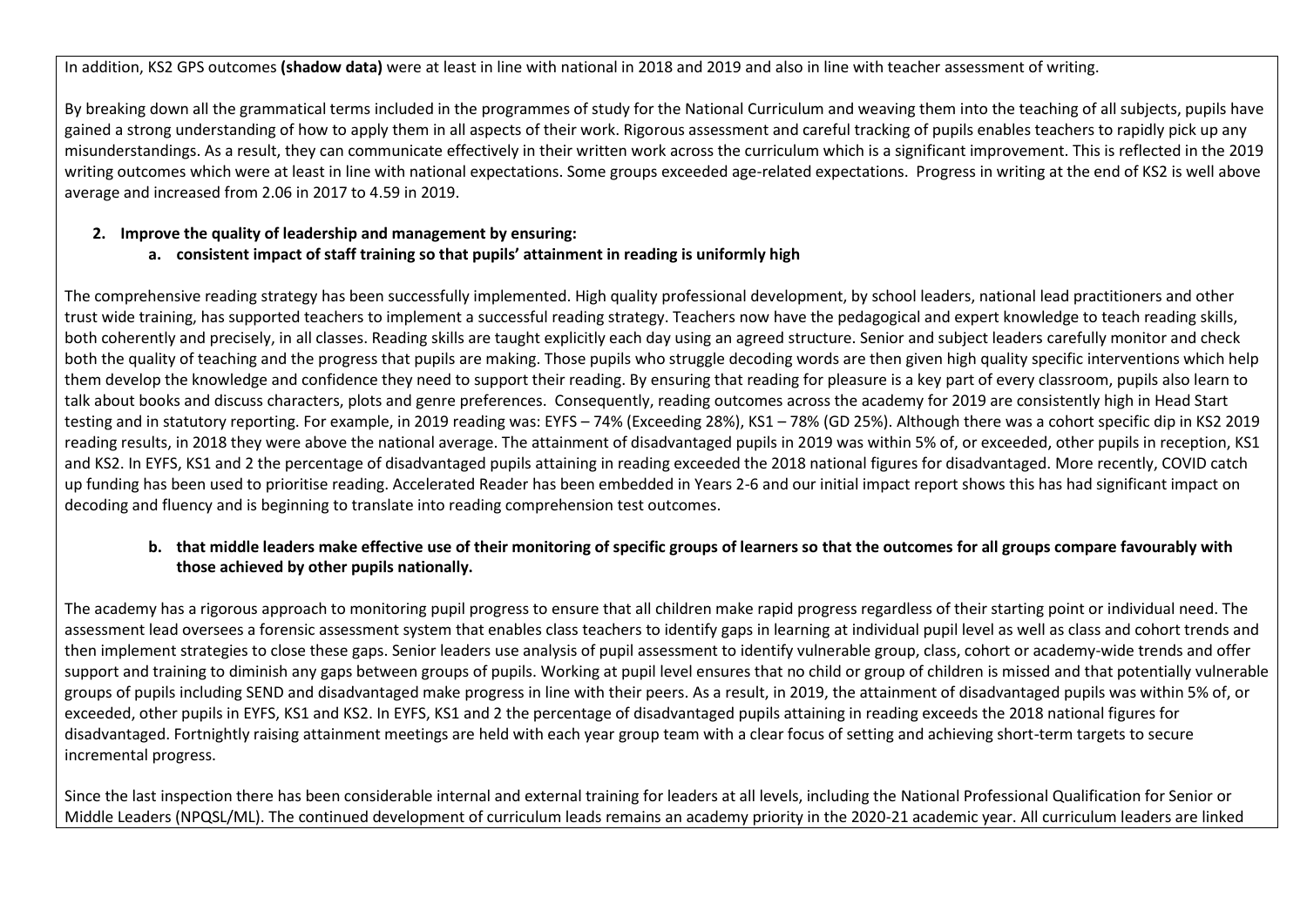with a member of the senior leadership team who provides specific support for curriculum leadership and pedagogy. The result is that all curriculum leaders are able to talk confidently about how their subject is taught and how learning develops within and across year groups.

# **The quality of education**

### **Intent**

We value every child for what they are and prepare them for everything they could be. We have designed our curriculum to meet the needs of all, striving for personal as well as academic excellence. Given the context of our academy, the intention of our curriculum is to break the long-standing cycle of disadvantage in our local community of Lawrence Weston in order to give everyone freedom of choice throughout their lives. The Oasis ethos and 9 Habits are a foundation stone to the design and delivery of our curriculum so that we develop children who are the best version of themselves, not just for today but for their futures too. We do this by holding the children's local community at the centre of curriculum decision making. The curriculum builds outwardly to ensure that children learn who they are in the context of the academy and the local area before learning who they might become in Bristol, the UK and the wider world.

Whilst our knowledge-rich curriculum is designed to ensure the very best academic outcomes for our young people, using the latest research in how the brain and memory works, it is about so much more than simply securing great results. It is about our academy's determination to achieve excellence with equity and integrity: where we bring advantage to the disadvantaged, where barriers to learning are successfully overcome and there are no limits to the achievement and ambition of all pupils, including our most able and those with SEND.

Pupils throughout the academy access a full curriculum which is carefully crafted from Nursery to Year 6 in order to maximise the assimilation of knowledge and the accumulation of vocabulary and communication in order to best support them when they move to the next phase of their education. In addition, there is a strong focus on developing children's PSHE and SMSC, using the local community as a starting point, to help ground the children in who they are, and who they are becoming. Consequently, at the heart of our academy curriculum are four core elements:

- o Communication, language & vocabulary
- o Books and reading
- o Experienced-based learning
- o Knowledge and retaining knowledge.

We know that due to the challenges faced by many of our families, not all of our children will have had exposure to the same early childhood experiences of their more socially advantaged peers. Therefore, our curriculum is meticulously designed to ensure that all children have the opportunity to take part in key childhood experiences to broaden their cultural capital so that they are on an equal footing when they arrive at secondary school and for later life as an adult. Experiences include everything from visiting the local farm, buying food for a real purpose at the shops or posting a letter to learning to play a musical instrument, visiting a museum, going to the zoo, experiencing an overnight residential and watching a musical at the theatre.

The depth and breadth of our curriculum surpasses the expectations of the National Curriculum with purposeful links to KS3. We have intentionally incorporated units of study that seek to challenge thinking and beliefs that are rooted in limited experience and exposure in some aspects of the modern world. Wherever possible, authentic links have been made between learning in subjects.

A team approach with the academy to curriculum design ensures that all teachers have a firm and common understanding of our curriculum intent so that implementation is effective and consistent.

The curriculum intent was revisited in response to the return to school following a significant periods of closure with the aim of addressing anticipated challenges with behaviour, engagement, mental and physical wellbeing and the need to accelerate learning.

## **Implementation**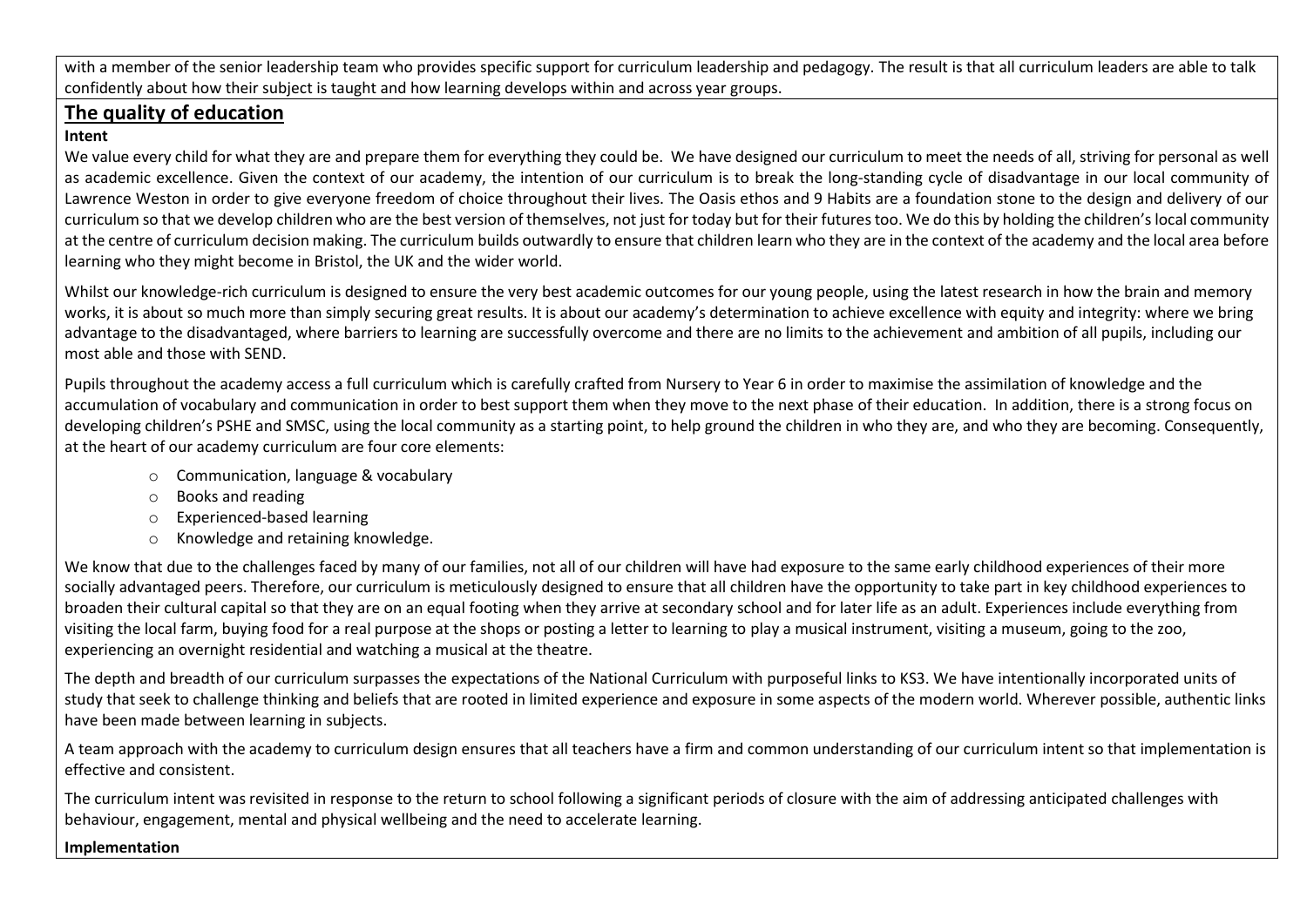We follow the Trust learning policy closely to ensure that the knowledge in our curriculum is presented so that it is intelligible to young minds. Across the academy, detailed curriculum documentation enables our teachers to present subject matter clearly and systematically to ensure progression and retention of knowledge. For example, Curriculum Progression Ladders (knowledge organisers) identify the core knowledge that every child must learn and remember. This not only enables all our children to have equity of opportunity but also successfully supports teacher confidence in delivering the subject content.

Subject Progression Overviews provide our teachers with the 'big picture' for individual subjects which ensure that knowledge and skills are acquired sequentially and cumulatively within a subject. They are designed to help pupils to remember what they have learned and incorporate new knowledge into key concepts that are revisited over time.

Every second of learning counts and meticulous timetabling ensures teachers have sufficient time to teach the full curriculum in depth. Following the two COVID lockdowns, challenging decisions were made around the prioritisation of curriculum areas to have highest impact on accelerating progress, for example reading. Timetables were carefully adapted to reflect the stamina of children and lengths of lessons gradually increased once their resilience returned. The focus on reading required us to teach the wider curriculum subjects, such as art and DT, through well-being afternoons.

Implementation of reading is designed to ensure that every child becomes a fluent reader. Consequently, reading is at the heart of our curriculum and termly literacy texts have been carefully mapped to our curriculum. The teaching of phonics (twice daily in Year 1) and emphasis on reading for pleasure ensure that children make the best start in their early reading. Reading books closely match the phonic knowledge of pupils but we also ensure they can access the written word using a range of different strategies such as handling books with pride, explicit teaching of the context and learning high frequency words. Daily reading comprehension lessons in Years 2 to 6 not only continue to develop their fluency in decoding but also explicitly teaches children the skills to understand what they are reading. At all stages, reading is assessed to identify any gaps in their learning, which are then addressed through a variety of interventions. By immersing children in high quality literature, we aim to support children to have a love of books and access the joy that reading can bring. Our systematic approach to the teaching of reading, including phonics, enables children to decode books and make informed choices about reading material both in and out of the academy. Using the government COVID catch up funding, there has been significant investment in reading through the purchase of Accelerated Reader and MyOn. In addition, leaders carried out a review of texts across the academy and have supplemented the existing offer with research-informed high-quality texts. For example, every year group has a 'reading spine' containing books which have been carefully selected to promote diversity and a wide range of different genre.

Across the whole academy, including the resource base, curriculum subjects are taught enquiry questions that require answering. Tasks and experiences consistently match the aims of the curriculum. The sequence of our enquiries follows a structure which all staff agree meet the needs of our children. For example, enquiries must include a stimulus event to kick start the question, an educational visit or visitor, parental participation activity, an outdoor learning opportunity and a concluding activity that answers the question. Although this structure was more problematic during the lockdowns our staff found innovative ways to engage pupils and their families in their learning. For example, Year 5 interviewed a 'real Viking' virtually, Year 6 enjoyed a virtual tour and Q&A with Westminster Abbey staff and a pirate visited Year 1 to launch their summer term enquiry.

Teachers' pedagogy and skills are consistently developed through a continuing programme of professional development. This is designed specifically to continue to improve their subject knowledge, delivery of content and assessment of learning. Development sessions includes weekly curriculum development meetings, bespoke instructional coaching, professional reading and discussion. This has been carefully timetabled to minimise the workload of teachers. The delivery of effective professional development was maximised during lockdowns using Microsoft Teams and other online platforms. This ensured that children continued to benefit from the highest quality remote teaching and learning. The roll out of individual pupil iPads was very effectively managed remotely so that all staff, children and families could access live and recorded teaching.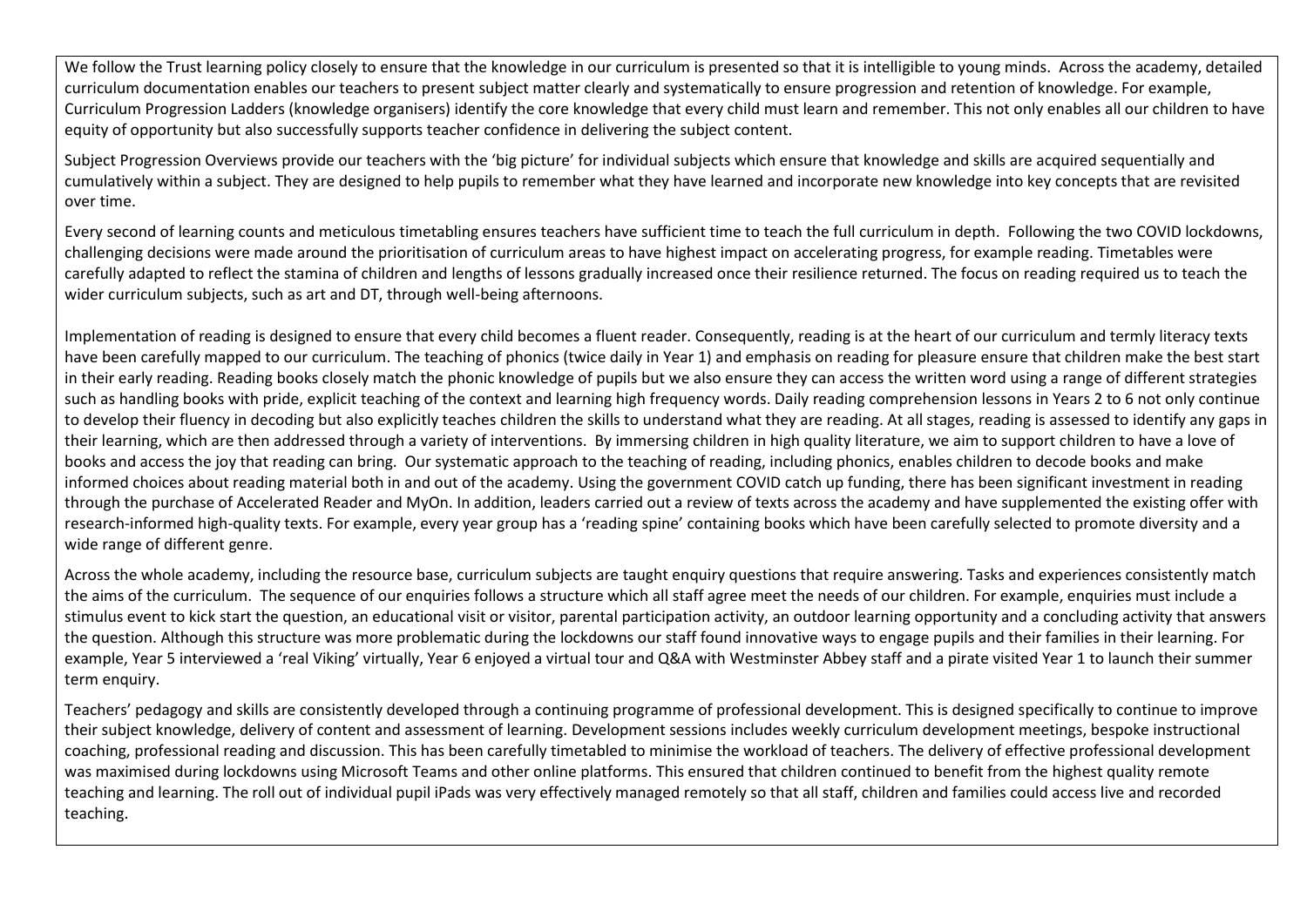Assessment is used to improve provision across the academy, ensuring that senior leaders have the right focus of professional development whilst ensuring limited burden on staff and pupils. Rigorous formative and summative assessment systems check learners' understanding and inform sequences of learning that offer challenge, depth and progression for all. Information is also used to quickly identify under-performing pupils so that appropriate intervention can be implemented to accelerate progress. At OALC we use a range of assessments to support children's learning and guide pedagogy and provision. In reading, writing and mathematics formal assessments are carried out with forensic Question Level Analysis (QLA) to support future planning. This is effectively shared across the MAT to benchmark our level of performance. In other subject areas teachers use a range of alternative assessments including quizzes, questioning and live feedback allowing teachers to reflect and respond. Alongside the judicious use of purchased schemes, assessments are intentionally planned in order to remove unnecessary burden on teacher workload. During remote teaching, online platforms such as Microsoft Forms, Kahoot and Microsoft Teams enabled teachers to continue to assess pupils' learning and respond accordingly. Since all pupils have returned, academy leaders carefully balanced the need to assess gaps in learning with the need to maximise teaching time. Informal assessments were made and used to support planning and provision to close the gaps. Fortnightly, raising attainment meetings ensure that teachers prioritise actions that secure pupil progress and leaders can identify trends and training needs across the academy.

#### **Impact**

Children are knowledgeable, confident and talk with excitement about their learning. Prior to the lockdowns, this had been repeatedly evidenced in our improved attendance rates, parental feedback and during our MAT reviews. The curriculum content and carefully planned experiences address the barriers created by experiencing disadvantage and SEND leading to improvements in every child's cultural capital and in turn access to education. They are starting to make links within curriculum subjects. For instance, a Year 6 pupil was able to recall her learning about the plague in Year 4 and used this to support her in her 'London Through the Ages' enquiry.

As a result of our commitment to our high-quality curriculum, the majority of outcomes (**shadow data)** are in line with national averages at the expected standard. However, we acknowledge the need to increase the proportion of children that achieve greater depth. In 2019, the attainment of disadvantaged pupils was within 5% of, or exceeded, other pupils in EYFS, KS1 and KS2. We cannot deny the impact of two lockdowns and continued disruption on our pupils' learning as evidenced in our internal data. For example, arithmetic scores in some year groups have shown a decrease in pupils' speed and fluency in recalling known number facts and issues with presentation and layout of calculations has impacted outcomes. However, embedding Accelerated Reader in Years 2 – 6 has had a significant impact in promoting pupil progress in Reading. Pupils in Years 5 and 6 particularly benefitted from access to individual devices this academic year as evidenced in their most recent test scores. For example, there has been a 21% increase in children working at age related expectations between March and May and a 17% increase over the same time period in Year 5. Children have made significant gains in fluency and decoding, with many making significant shifts in reading age. The focus on phonics and reading in Year 1 has had significant impact and children have made accelerated progress after each lockdown. Accelerated Reader has particularly impacted our lowest attaining pupils. In Year 6 44% of children were initially identified as requiring intervention and urgent intervention and this figure is now just 12%.

Through full access to our curriculum the majority of pupils with a primary SEN of SEMH, communication and interaction or physical disability, make core subject progress in line with or above their peers with no SEND. The majority of pupils with cognition and learning needs make progress in line with ambitious targets set through deep knowledge of their individual starting points and needs. Wherever progress is not as positive as hoped for, our robust 'assess, plan, do, review' processes ensure that provision is quickly adapted. A wide range of reading interventions for children with SEND are highly effective with the vast majority of pupils making expected or accelerated progress in line with their targets. Bespoke support and provision to enable children with SEND to access the full curriculum alongside their peers is a priority. There are no meaningful differences in the outcomes for pupils with SEND between those who are otherwise disadvantaged and those who are not. Highly targeted lockdown provision ensured that pupils with SEND were not disadvantaged. For instance, pupils working out of year group were provided with the appropriate daily live or pre-recorded sessions to meet their needs. Targeted contact with parents ensured work was appropriate for the children and that parents felt supported and equipped with the relevant knowledge and skills to support learning at home.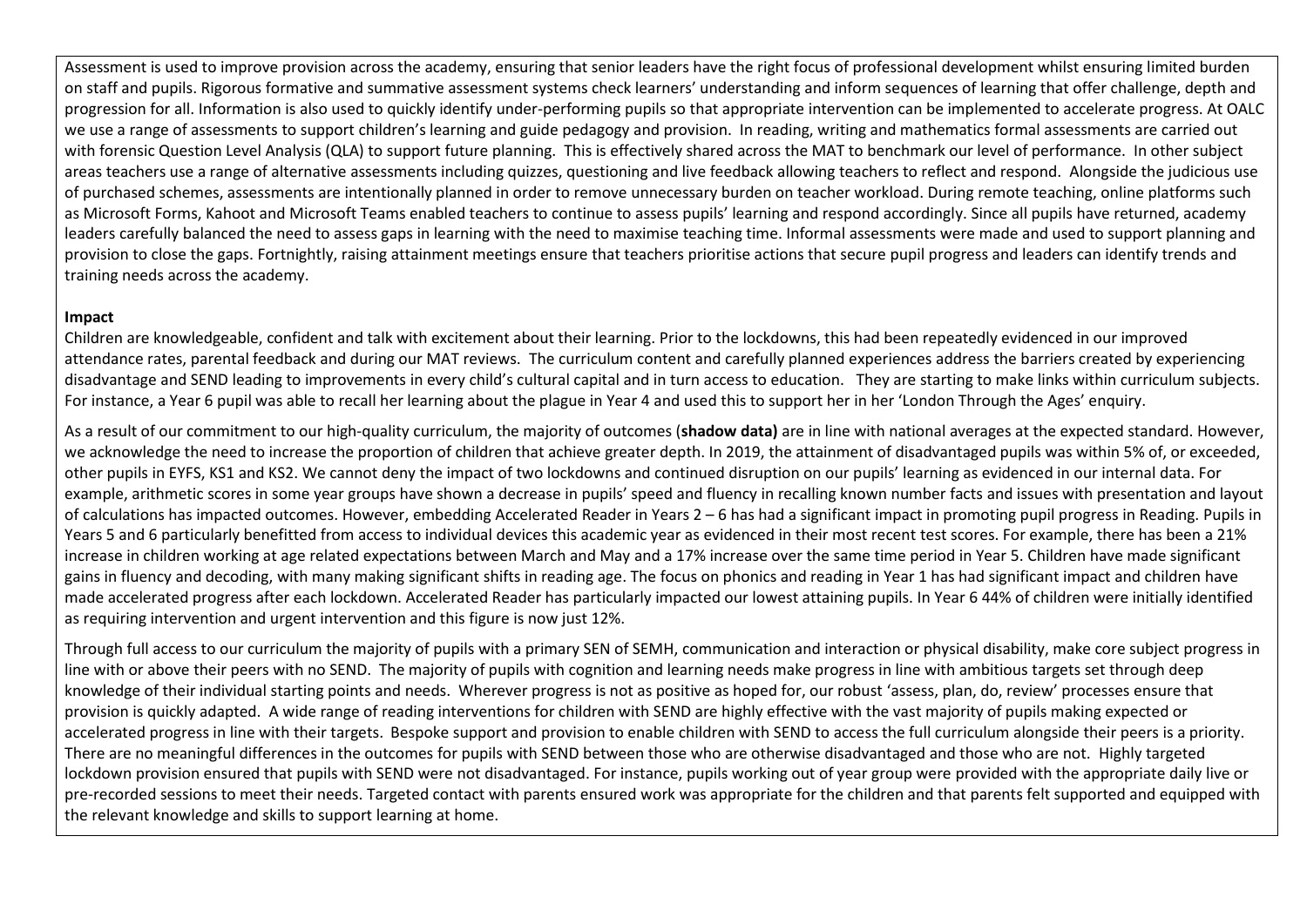By ensuring that our pupils have access to a wider range of high-quality texts, which include different genres and themes, we are confident that they are well-equipped as readers for the next stage of their education.

The implementation of Maths Mastery has had a significant impact not only in outcomes at the expected standard but also in enabling pupils to explain their understanding using appropriate mathematical terminology. Prior to the pandemic, the focus on communication and language in Maths Mastery had benefitted all areas of the curriculum as children could speak clearly, fluently and in full sentences in all subjects. Since the COVID lockdowns, the quality of children's spoken communication has deteriorated and therefore staff are refocusing on speaking in full sentences.

Although the quality of pupils' work across the curriculum had rapidly improved prior to the pandemic. However, the disruption has impacted on the presentation of pupils' work and this is now a focus for the academy once again.

When children leave OALC they have clearly developed their skills and knowledge across the curriculum. Children and parents/carers are able to talk about their learning and knowledge gained. In national tests at the end of KS2 the academy consistently demonstrates good progress although this is not always reflected in their attainment. Changes in approaches to the teaching of phonics and reading comprehension have had a clear impact on standards and year-on-year improvements in the quality of provision in EYFS and KS1 has led to positive outcomes closing the gap between disadvantaged pupils and their peers.

#### **Summary**

**Strengths** 

- A full and varied curriculum that meets the needs of all pupils and explicitly teaches character education through PSHE, SMSC and the Oasis 9 habits and ethos.
- A well sequenced curriculum that offers progression and challenge for all, preparing all children for the next stage in their education
- The success of our Accelerated Reader programme

Next steps: see LOP page 12-13

- Ensure that the percentage of children achieve in R, W,M at least in line with national including
	- o The progress and attainment of disadvantaged pupils (as part of the Developing Effective Leadership of Teaching Assistants (DELTA) project)
	- o Improving recall and speed in mental arithmetic
- Pupils presentation of work across the curriculum is of a consistently high quality

# **Behaviour and attitudes**

We are exceptionally proud of the behaviour and attitudes of every child in the academy. We serve a community that face many challenges, worsened by the pandemic, and we know that this can occasionally be reflected in pupil behaviours and attitudes. Therefore, through a trauma informed approach, positive and respectful relationships with children and families underpins everything that we do. This enables our children to be and feel safe and, consequently they are able to take advantage of everything the academy has to offer.

OALC provides a calm, orderly and nurturing environment where tolerant and respectful attitudes are strongly promoted. Given that this is not necessarily a common characteristic in our local community this presents a significant challenge at times. Nevertheless, both staff and children remain determined to eradicate any trace of these challenges and deal immediately with any incidents of derogatory and aggressive behaviour. As a result, the academy continually instils a culture of tolerance and respect in all pupils at all times.

High expectations permeate every interaction to create a culture of mutual respect, positive attitudes and pride in the academy. Leaders empower teachers to manage behaviour effectively so that learning is not disrupted. The success of our clear and effective positive behaviour policy, which has defined rewards and consequences, has enabled us to significantly improve behaviour and attendance of all pupils, although the latter has been impacted by COVID. In addition, there have been year-on-year reductions in fixed term exclusions with no FTEs in 2019 – 20 and currently one to date. There have been no permanent exclusions in 2019-20 or this academic year.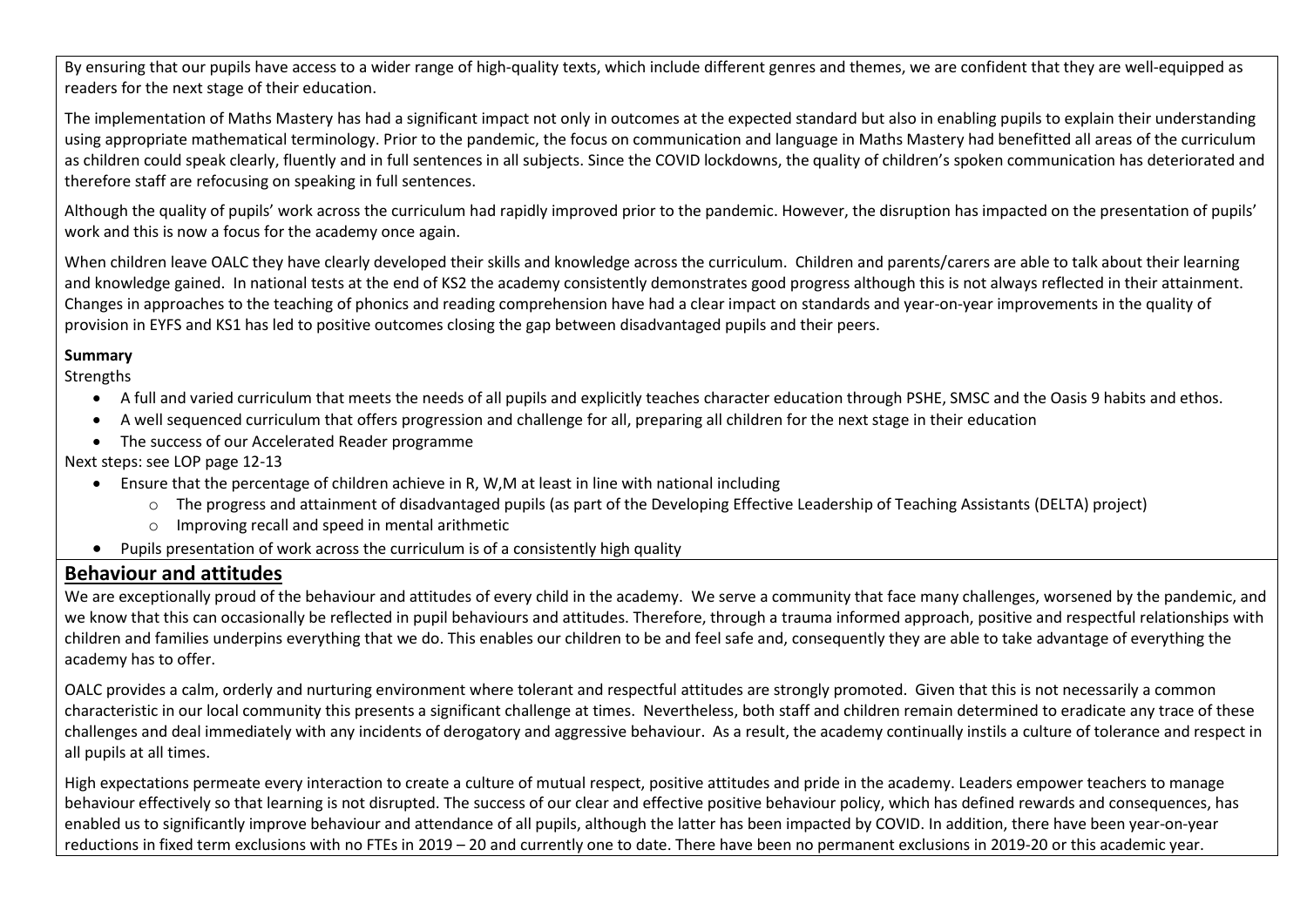Children's attitudes to their education are highly positive. Children apply themselves with commitment and enthusiasm to their learning. As a result, behaviours for learning are strong and this is evidenced through consistently high engagement in lessons and children who are keen to talk about their learning. Due to our careful timetabling, we continue to see high levels of engagement from pupils despite the disruption over the past year. Engagement increased with the rapid rollout of iPads which enabled a full live teaching timetable in Years 4-6 and live registration and daily story time in all other year groups. For example, the percentage of year 4 children accessing remote provision increased from 45% to 81% between the first and last week of the most recent lockdown. Leaders collated daily engagement figures using video views, daily registers and Microsoft Teams call logs. This allowed class teachers to make target attendance phone calls and leaders to identify where alternative provision (paper packs or school place) needed to be offered.

The Oasis 9 habits (Compassionate, Patient, Humble, Joyful, Honest, Hopeful, Considerate, Forgiving, Self-controlled) which guide pupils in their actions are effectively threaded through academy life. The successful adoption and consistent application of the Oasis 9 habits enable pupils to make a very positive contribution to the life of the school. For example, pupils demonstrate their ability to show 'self-control' by leaving their many challenges at the door and taking responsibility for developing the life of the academy and for their part in the wider community. For example, this year pupils are taking part in our Oasis Change Maker programme which focuses on improving different aspects of their community.

All members of the academy know and understand that bullying, aggression, discrimination and derogatory language are not tolerated. Reported instances of anti-social behaviour are rare and dealt with swiftly and effectively. The introduction of an anti-bullying action plan has improved communication with parents and children around expectations and consequences. Regular reviews of documented incidents of the use of derogatory or discriminatory language are used to inform explicit teaching to challenge views and thinking at individual pupil, class or academy level.

Forensic analysis of behaviour data drives provision. For example, identifying children for therapies and intervention, educational psychology involvement, specialist curriculum events and projects. During the past year this has been at the forefront at all of our work.

Prior to the COVID lockdowns, commitment to a robust and supportive attendance strategy, which is carefully implemented with the needs of the community in mind, ensured that attendance rates are in line with national averages overall and in line with, or above, national averages for the majority of groups of pupils. In the year 2019-20, attendance rates for those with SEND and for those who are disadvantaged were significantly above national average and overall, there was no gap between attendance rates of disadvantaged and non-disadvantaged pupils. Where groups showed average attendance slightly below national figures (such as for pupils with EAL), this was due to a minority of pupils within the group being a persistent absentee. Whilst our rates of persistent absence sat slightly above average at 9.5%, several of these pupils were within our Resource Base and had significant medical needs which affect their attendance. Excluding our Resource Base pupils our rates of persistent absence were below national average at 8%. Rates of persistent absence were lower for disadvantaged pupils than for their non-disadvantaged peers. Out robust attendance strategy and rigorous systems ensured that upon return to school in September, our attendance rates were in line with other Bristol primaries. The most recent lockdown has affected our attendance however, we are using our attendance policy to ensure that no child is left unseen and we quickly re-establish attendance figures in line with national.

#### **Summary**

Strengths:

- Extremely significant reduction in fixed term exclusions
- Shared understanding and consistent delivery of positive behaviour policy using a trauma informed approach

Next steps:

- Ensure attendance of all pupils is in line or above national see LOP pg. 14
	- o Including continuing to address individual circumstances of persistent absence see LOP pg.14
- Continue to develop every child's social responsibility through the curriculum see LOP pg. 14-15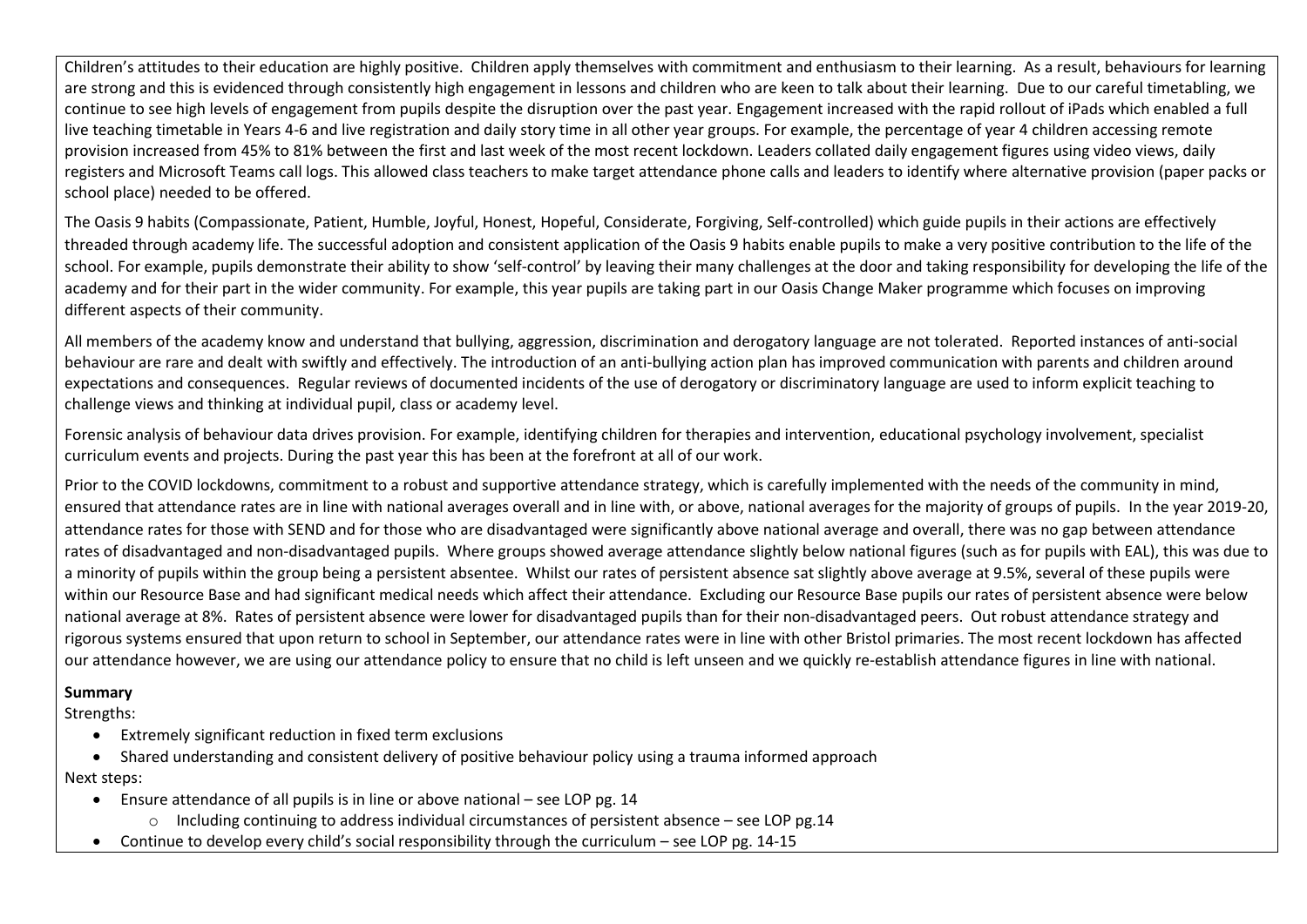## **Personal development**

Character development is at the heart of the MATs education charter which has a clear commitment to teaching a range of competencies and attributes to flourish in today's complex and rapidly changing world. The explicit teaching of personal and character development is given the highest priority within the OALC curriculum so that every child has the core skills and confidence to 'be the best they can be'. Our comprehensive PSHE programme, Jigsaw, addresses very effectively relevant issues faced by our children such as healthy relationships, age-appropriate SRE and mindfulness to support mental health. This ensures that our children are able to use what they know to make informed choices with self-awareness and confidence.

The two returns from lockdown, both required different approaches to supporting the pupils' personal development. For example, in September we provided pupils with daily PSHE sessions to help their transition back into school. However, in March, to address issues with pupil stamina during afternoon sessions we introduced wellbeing through the wider curriculum.

The positive role modelling by staff of the Oasis Values and 9 Habits promotes extremely well the academy culture of inclusion and tolerance. This ensures that we develop pupil character alongside competence. Our habits and values, alongside the extremely wide range of opportunities we provide for our pupils, enables them to develop into responsible and respectful young people who we support to explore who they are and who they are becoming.

The excellent quality of pastoral support we offer to all our pupils and their families enables them to fully access the curriculum and the wider opportunities which are available to them. For example, on-site alternative provision, pupil and family support lead, therapists, holiday programmes and the Community Hub lead all enable the academy to be proactive in addressing the challenges faced by the community. In spite of the challenges that the COVID lockdowns presented, we fulfil our role as the heart of the community and worked tireless to break down any additional barriers to pupils' learning. For example, 93 families benefitted from our work delivering food parcels, making home visits and referring to specialist support. Our pupil and family support lead was successfully in applying for £9,170 worth of small emergency covid grants for clothing, furniture, supermarket and energy vouchers. In addition, we secured £2000 from Greggs to purchase beds for children.

Prior to Covid, our well attended extra-curricular opportunities develop pupils' talents and interests, were of exceptional quality and sought to offer exposure to new experiences. For example, sports coaches and clubs, as well as special sporting events (street dance day, rugby, BMX, Paralympic visit, Week of Sport, Body and Soul week with Mr Motivator) all helped to promote a healthy lifestyle. In addition, as part of our PE entitlement every child takes part in a daily physical activity in order to build positive habits to exercise to enhance physical and mental health. As a result of the restrictions in place this year, we have tailored our extra-curricular activities to meet government health requirements. For example, year groups receiving Forever Sport coaching during PE sessions also have the opportunity to attend a sport club after school. Sports range from basketball to cricket, rugby to athletics and many more.

The academy goes beyond the expected to provide a rich set of educational visits and visitors, including a residential trip to London, our Preludes music specialists, regular performance opportunities and the vast range of extra-curricular clubs which enrich our pupils' cultural capital. Due to current restrictions, it has been more challenging to incorporate our full offer into the Academy provision. Nevertheless, curriculum leads have explored other creative ways in which to provide these experiences. During lockdown, staff produced weekly sing and sign videos, planned celebrations for special events such as Easter and VE Day and regular family cooking and craft sessions. In addition, leaders identified a significant increase in pupils' screen time during the most recent lockdown. To address this, 'Wellbeing Wednesdays' were introduced in which staff provided activities for children and families to do together safely and away from technology.

The academy effectively promotes British Values through the rich curriculum, assemblies, pupil leadership and community engagement work. For example, Change Makers, visits from MPs, the Bristol Mayor and local church leaders. We teach children about tolerance and understanding and that people have different views from their own. They are able to challenge views of others appropriately. As a result, the children increasingly see themselves as global citizens who take responsibility for the world that they live in. We have responded appropriately to significant events locally and globally such as Black Lives Matter.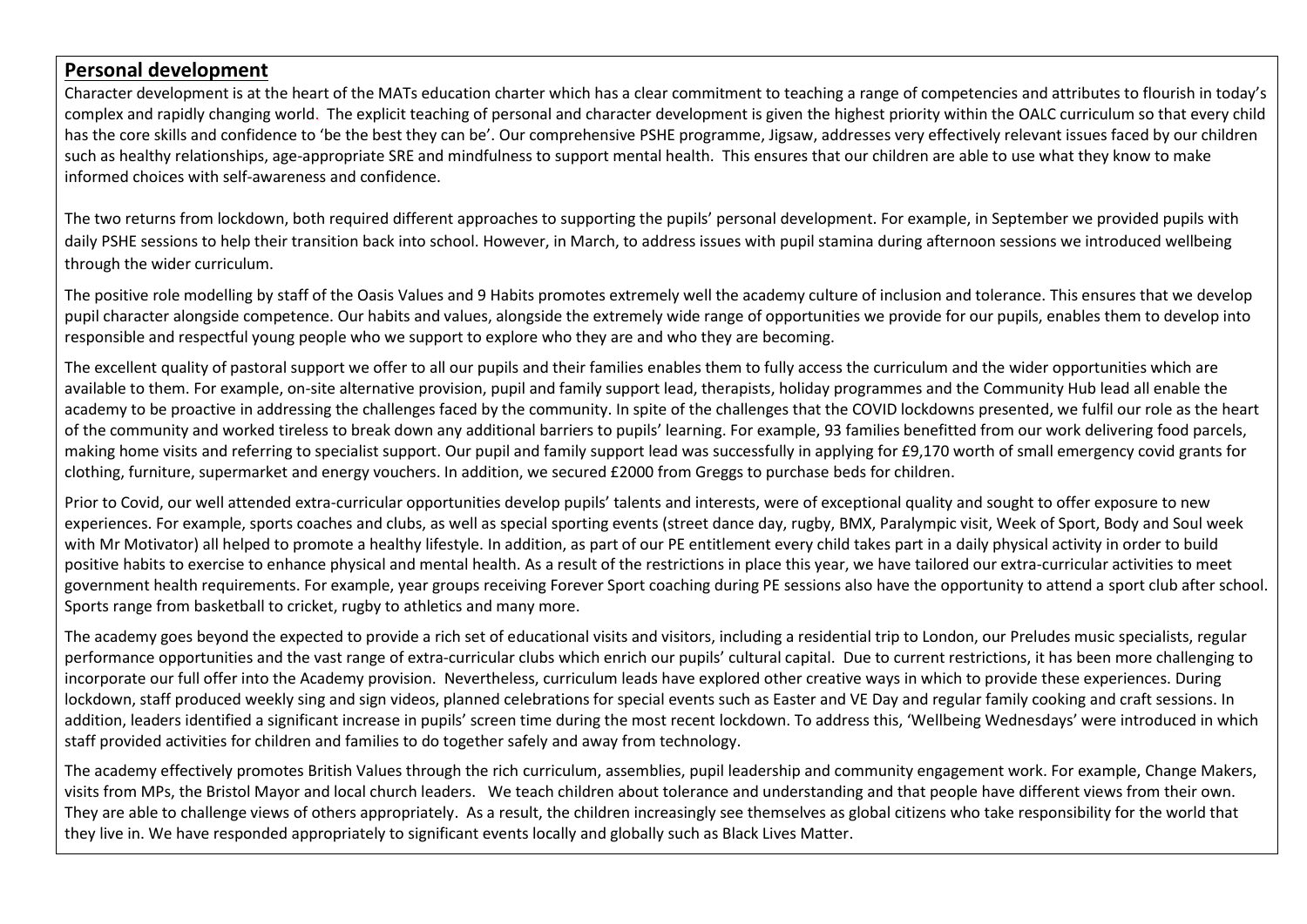Our SMSC is very strongly promoted through the Oasis 9 Habits and encourages pupils to be empathetic, reflective and active members of their community. Examples of how we promote children's spiritual, moral, social and cultural development are celebrating Remembrance Day, opportunities to vote, annual prayer space, full immersion in the diversity of the local area, comprehensive RE curriculum and active links with professional musicians, artists and authors across Bristol.

We are committed to raising aspirations and developing children who will go on to make a positive contribution to society. During our termly career mornings and our annual World of Work Day, we explicitly teach children the skills that they will require in employment and training. The success of our career's curriculum enables pupils to have meaningful opportunities to encounter the world of work so that they can make informed choices later in life and has been considered an exemplary model to share with colleagues across the region.

### **Summary**

Strengths:

- Comprehensive character development curriculum
- Unique careers curriculum
- Strong relationships with families that put the academy at the heart of the community

Next steps:

- Further challenge discrimination through the curriculum see pg.  $14-15$ 
	- o Including embedding the statutory changes introduced by the Relationships and Sex Education and Health Education Curriculum
- Ensure there are opportunities for children to develop and share their talents and interests see pg. 15

# **Leadership and management**

Senior leaders have an exceptionally clear and ambitious vision to provide the very highest quality education for all pupils, regardless of starting point, circumstances or level of need. Our commitment to inclusion of the most vulnerable children and families is unparalleled and ensures that all stakeholders have a deep sense of belonging to the Oasis family.

OALC is a fully inclusive school with an oversubscribed specialist resource base and is committed to serving and supporting the local community. We provide a warm welcome to new children, some of whom have additional complex needs and have been admitted through Negotiated Transfers or Fair Access Panel arrangements. Even during the lockdowns, we enrolled several new children who were identified by their social workers as vulnerable and in need of a school place. We refuse to allow behavioural, financial, attendance or SATs considerations to compromise our commitment to inclusion. As a result, OALC enjoys an impressive reputation with agencies as a welcoming and hospitable school, especially to the most vulnerable.

Leaders are determined to break the cycle of disadvantage and their vision permeates throughout the academy. The Oasis ethos and academy vision lies at the heart of this and every decision comes from here. Pupil premium funding is used extremely well, not only to support academic achievement, but also to provide a broader range of opportunities and promote inclusion. As a result, in 2019, the attainment of disadvantaged pupils was within 5% of, or exceeded, other pupils in EYFS, KS1 and KS2. Funding was used during the pandemic to support families with internet access issues by the purchasing of dongles.

Leaders at OALC play an active role in the MAT and within the local authority by leading beyond the academy. They are regularly asked to share exemplary work that is felt to be worthy of disseminating e.g. by leading Regional Improvement Networks (RINs), representation on national steering groups and providing support through our National Lead Practitioner (NLP) for SEND.

We are exceptionally proud of our ethos and culture which promotes the role of all our stakeholders as key players in the leadership of the academy. Both senior and curriculum leaders benefit from professional development which is tailored to support their leadership roles. This training is carefully aligned to the academy development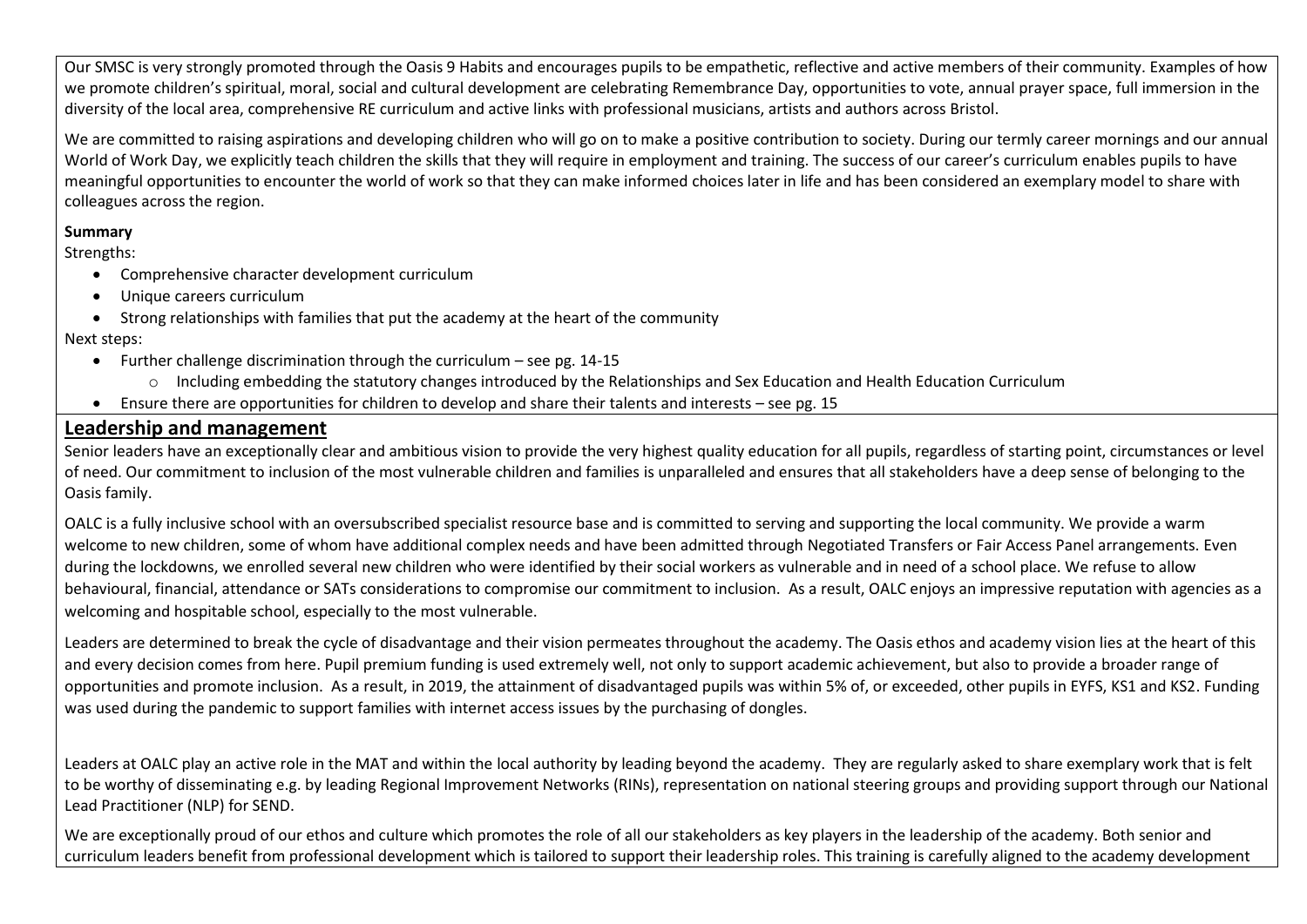priorities ensuring that this always has a positive impact on pupils. Curriculum leaders receive high quality training on subject specific skills and leadership of the areas they have responsibility for. This is being enhanced by regional opportunities with the MAT such as through NPQ training delivered in partnership with Ambition Institute.

Leaders enable teaching staff to develop their pedagogy and extend their subject knowledge through the bespoke professional development offer which has continued to be adaptive to the needs of teachers throughout the pandemic. Senior leaders model research-led practice both within and beyond the academy, which informs decisionmaking. The academy leaders dedicate time and resources to the development of pedagogy and subject knowledge. OALC was selected to pilot the EEF Early Career Framework and the Ambition Institute Teacher Educator Course which has enabled us to enhance the quality of teaching across the curriculum. The individual incremental coaching is woven into the professional development of all teachers, regardless of experience in order to build and improve teaching and subject knowledge over time. Curriculum maps also demonstrate how the academy supports teachers' subject knowledge acquisition. Strengths in curriculum leadership include reading, writing, mathematics, history, geography, science and PSHE.

Following a MAT wide survey on teacher workload the academy has taken action to address the challenges raised. Leaders find the best ways to balance teachers' workload as demonstrated in the timetabling of the CPD offer and the review of our assessment processes and feedback and marking. They model and promote a strong culture of accountability and support so that staff can raise any worries or concerns in an open environment. Bullying and harassment in the work place is not tolerated and any concerns are directly challenged. As leaders we hold staff well-being central to all our conversations and decision-making. We have successfully implemented numerous strategies that have already had impact including the implementation of the Email Policy, subject lead release time and creative use of time for CPD.

Highly visible leaders promote an 'open door' policy. There is always a member of the team who is available to parents. Regular meetings between staff and parents effectively promote an open culture and positive, trusting relationships. This also means that parents feel comfortable approaching leaders with any personal issues and problems they may have. The academy enjoys an excellent reputation amongst parents/carers. Creative approaches to maintaining strong communication during the two lockdowns have further strengthened relationships with our families. Year group emails and virtual parents' meetings have been very gratefully received.

We consider that our culture of safeguarding is exemplary. Staff safeguarding training is effective and the school's policy and procedures, including the well-established used of CPOMs, has ensured that any concerns are recorded, the safeguarding team informed and the concern appropriately investigated and responded to. The academy works very effectively with other agencies, including social services to support children at risk of harm. Throughout the pandemic safeguarding has been maintained as the highest priority for all our children and families. A robust system for tracking all pupils including those under social care ensured that any safeguarding concerns were immediately identified and addressed.

The Regional Director, as the representative of the MAT, provides us with equal measures of support and challenge during our weekly meetings. Our termly visits from the Monitoring and Standards Team (MST) ensures that we can present the strengths of our academy succinctly and discuss development points with confidence.

Exceptional education at the heart of the community means that the academy is well-established as part of the North Bristol Oasis Hub and we have excellent links to other local providers and wider community groups. As a result, we play an active role in bringing to life the priorities of the community action plan developed by Ambition Lawrence Weston by threading community work and events into our curriculum for all children. This enables us to explicitly work with children to be proud and responsible for the area they live in and consequently transforming our local community. For example, litter picking and visits to the local care home.

#### **Summary**

.

Strengths:

- Exemplary culture of safeguarding permeates the academy
- Clear and ambitious vision shared by all
- Excellent relationships with the community

Next Steps: see LOP pg. 12 and 16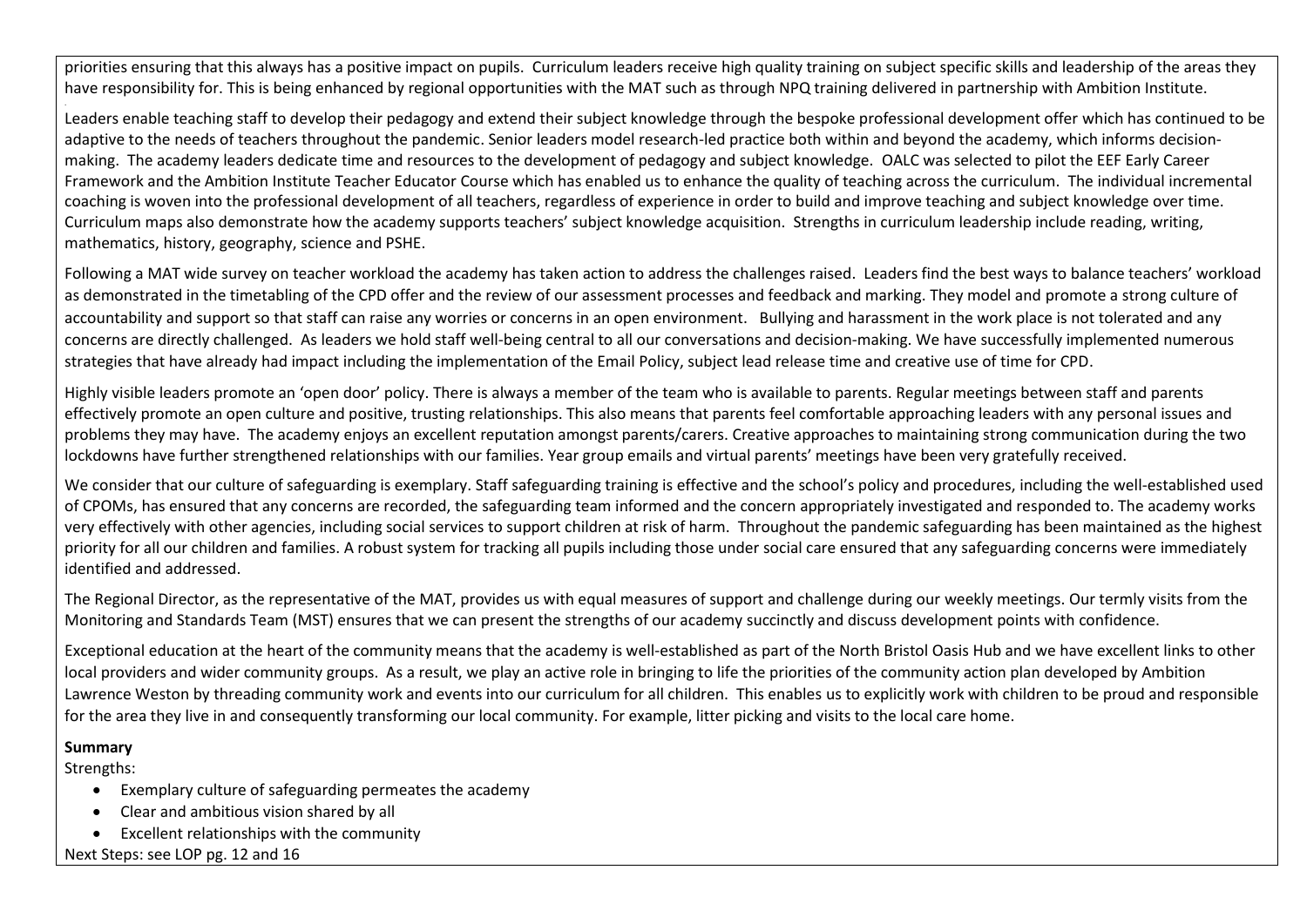- Launch the Flourish wellbeing, culture and professional development pilot to include
	- o Continued development of curriculum leaders
	- o DELTA project for teachers' effective deployment of LSAs

# **Early Years**

### **Intent**

The Long Cross EYFS curriculum, tailor-made by our EYFS team, provides no limits or barriers to the children's achievements. The ambitious and vibrant curriculum is designed to enable every individual to achieve their full potential, regardless of their backgrounds, circumstances or needs, by providing opportunities to secure the foundations required to be successful in their future learning. Our curriculum is carefully crafted from Nursery to Year 6 in order to maximise the assimilation of knowledge and the accumulation of vocabulary and communication to best support them when they move to the next phase of their education.

Our curriculum design captures the unique stage of learning for each child in the EYFS. Our two-year olds are provided with opportunities to learn alone as well as together. Our Nursery provision builds on this and provides small group learning as well as continuous provision across the learning environment. Our Reception teaching timetable develops as the year progresses to provide an age appropriate balance between teacher-led and child-led learning. This ensures that we successfully continue to provide challenge for all.

The curriculum content has been carefully chosen in order to address the experience deficit of our youngest disadvantaged pupils and provide them with key experiences to improve their cultural capital. This is evident through the thoughtful planning of early childhood experiences, such as eating at a table with a knife and fork, sharing a story with an adult, making and icing a cake etc. Our primary aim for our very youngest children is to promote and secure attainment in the Prime Areas of learning which gives them the skills and foundations for their future learning. Prior to the pandemic, children attending our nursery entered Reception ready to access the specific areas of learning.

Learning is planned around key concepts that we believe our youngest learners should have exposure to e.g. farm animals, space, forest, traditional tales. Key texts, rhymes and 'Talk 4 writing' have been carefully mapped across the EYFS to provide high quality provocation for learning. This promotes the development of effective communication whilst extending vocabulary. Learning is experiential and play based so that it provokes and promotes high levels of engagement and concentration. This is complimented by direct adult led teaching sessions that reflect the stage of development that the children are in.

SEND – early identification of need and professional relationships with outside agencies enables us to maintain high ambitions and expectations for all regardless of need.

### **Implementation**

The exceptional quality of our early year's provision and our high expectations for all ensures that all pupils make excellent progress by the time they are ready to transition into Year 1.

Teaching staff and practitioners have a very clear understanding of how young children learn. Strong routines have been firmly established which ensures that children are clear about what is expected of them and this helps them to feel secure. This has never been more important than during the last year. Personal, social and emotional development is taught both explicitly and through the wider curriculum. Warm and trusting relationships with key adults, caring for them in a rich and stimulating environment fosters confident, inquisitive and independent learners who learn and play alongside and with their peers, both responsibly and respectfully. As part of our prioritisation of securing the development of the Prime Areas of learning, children are taught through the curriculum and the environment about the importance of remaining physically active and healthy. Our explicit teaching of physical skills enables children to make exceptional progress in their physical development.

All staff are committed to ensuring that every child by the end of EYFS, if appropriate, becomes a confident and fluent reader. This means that they can access a broad and balanced curriculum. The reading curriculum is designed to ensure that every individual reaches an exceptional level from their starting points. A specific phonics teaching programme, which is assessed regularly and linked to their everyday learning, enables children to secure phoneme-grapheme correspondence which teachers carefully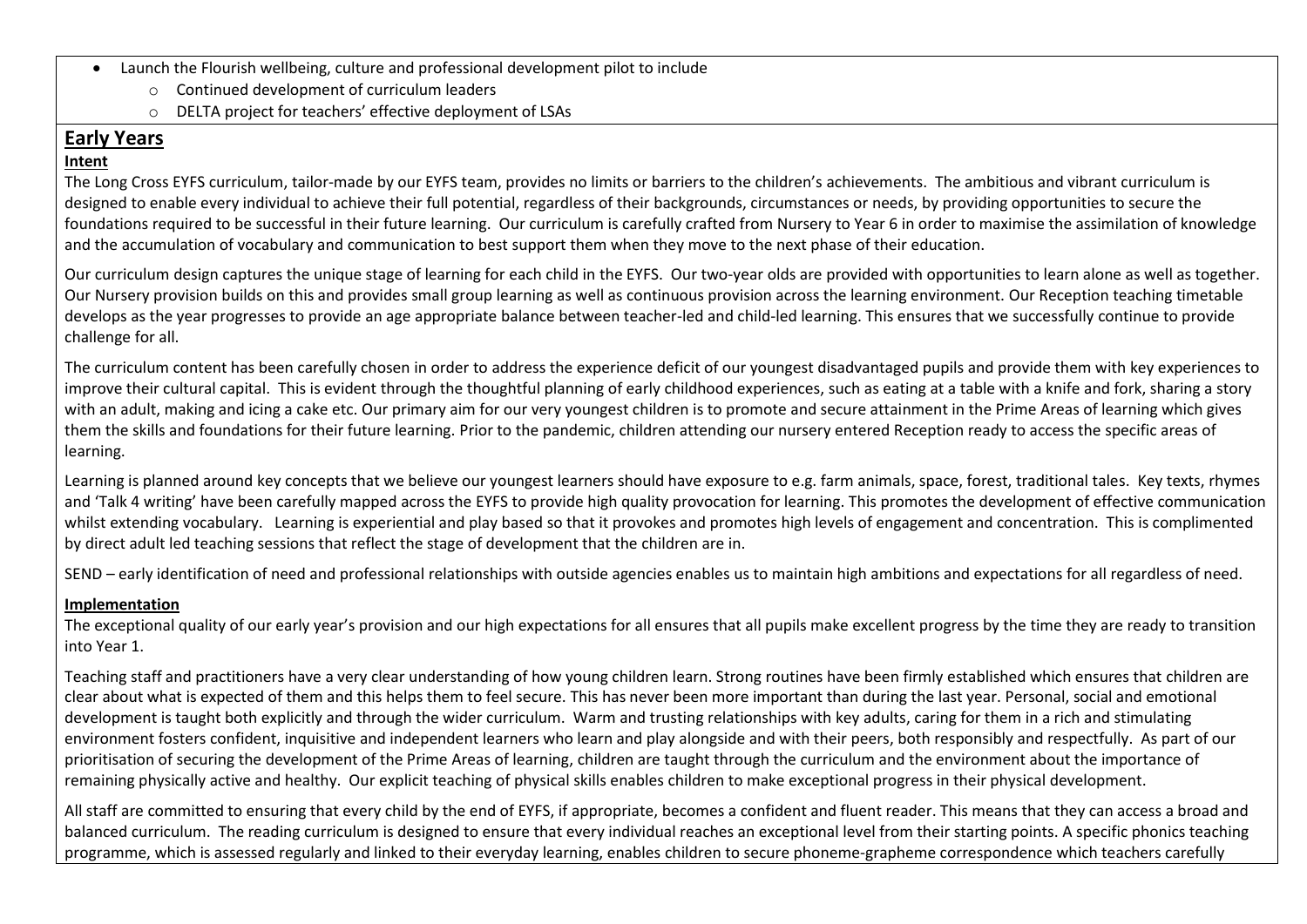match to reading books. By carrying out individual reading, shared reading, daily read aloud sessions and providing an environment rich in books, we ensure pupils leave early years at least in line with age related expectations despite their very low starting points. This provides them with a strong foundation for the outcomes of the Year 1 phonics check. The reception curriculum was adapted to ensure that any gaps in learning missing from nursery were filled.

We ensure that no learning time is lost through transition within our EYFS. For example, the teaching of early phonics permeates throughout our EYFS, leading to the exposure and explicit teaching of phonics from Term 5 of the nursery year. The more formal teaching of early reading and systematic synthetic phonics starts as soon as a child enters Reception so that all children are provided with the tools to read confidently by the end of the EYFS. In light of the past year's disruption, the sequence of phonics teaching throughout EYFS has been adapted sensitively to account for missed learning.

By following the 'Maths Mastery' approach to the teaching of mathematics but adapting it to meet the needs of our children, staff ensure that our early years children grasp the concepts and knowledge essential for them to develop as mathematicians. The key to the success of this approach is the focus on the development of communication and language through mathematics and providing depth and challenge for all. Our EYFS children use mathematical language to explain their thinking and develop confidence using a structure to give full sentence answers. As with phonics, the extent to which children are confident and consistent with this has been hampered by disruption due to COVID.

All EYFS staff carry out detailed daily assessment, used to assess pupils' knowledge and understanding and inform practice and provision. 'Tapestry' is used to effectively capture individual learning and supports the teacher's knowledge and judgement of the children. Using this electronic approach avoids unnecessary burdens on staff and children. Tapestry was utilised effectively during lockdown as a portal for parents to access recorded lessons, stories, songs and nursery rhymes. Parents were encouraged to record their child's learning and achievements and teachers responded with feedback and praise.

We know that it is our responsibility to actively engage parents in their child's education. Our staff go above and beyond the norm to build relationships, create opportunities for shared working and make themselves available to offer wider support for families. Relationships with parents are strong and fully utilised to support transition into and within the EYFS. Home visits and informal induction sessions support children to settle quickly into their class. Each class holds regular parental engagement activities. This includes support for understanding the teaching of reading and how to help their child learn at home. Throughout both lockdowns, parental relationships were prioritised and transitions were managed safely and carefully to ensure children and families felt safe and secure coming into nursery.

#### **Impact**

All children in our EYFS make strong progress and, despite their very low starting points, outcomes at the end of Reception are broadly in line with national averages (see **shadow data)**. Attainment of our disadvantaged children is consistently above the national average. Early identification of SEND enables the academy to secure effective support for them so that they can achieve the best possible outcomes.

The impact of our systematic and comprehensive phonics and reading teaching throughout EYFS means that the majority of children at the end of Reception read accurately with increasing speed and fluency. In 2019 the % of children exceeding the early learning goal for reading was well above the national figure at 31%. This is also reflected in writing outcomes at the end of EYFS.

As a result of our carefully designed curriculum and highly skilled delivery at all stages of our EYFS, our children demonstrate positive attitudes to learning and are highly motivated and curious learners. Speech, language, vocabulary and communication is given the highest priority across the curriculum. Children develop a love of stories, poems, rhymes and books. This is because we carefully select key texts and age specific book spines, and effectively use Talk 4 Writing to actively addresses the challenges faced by our children. As a result of our literacy rich curriculum and focus on consistent routines children have transitioned back to school exceptionally well following each return from lockdown.